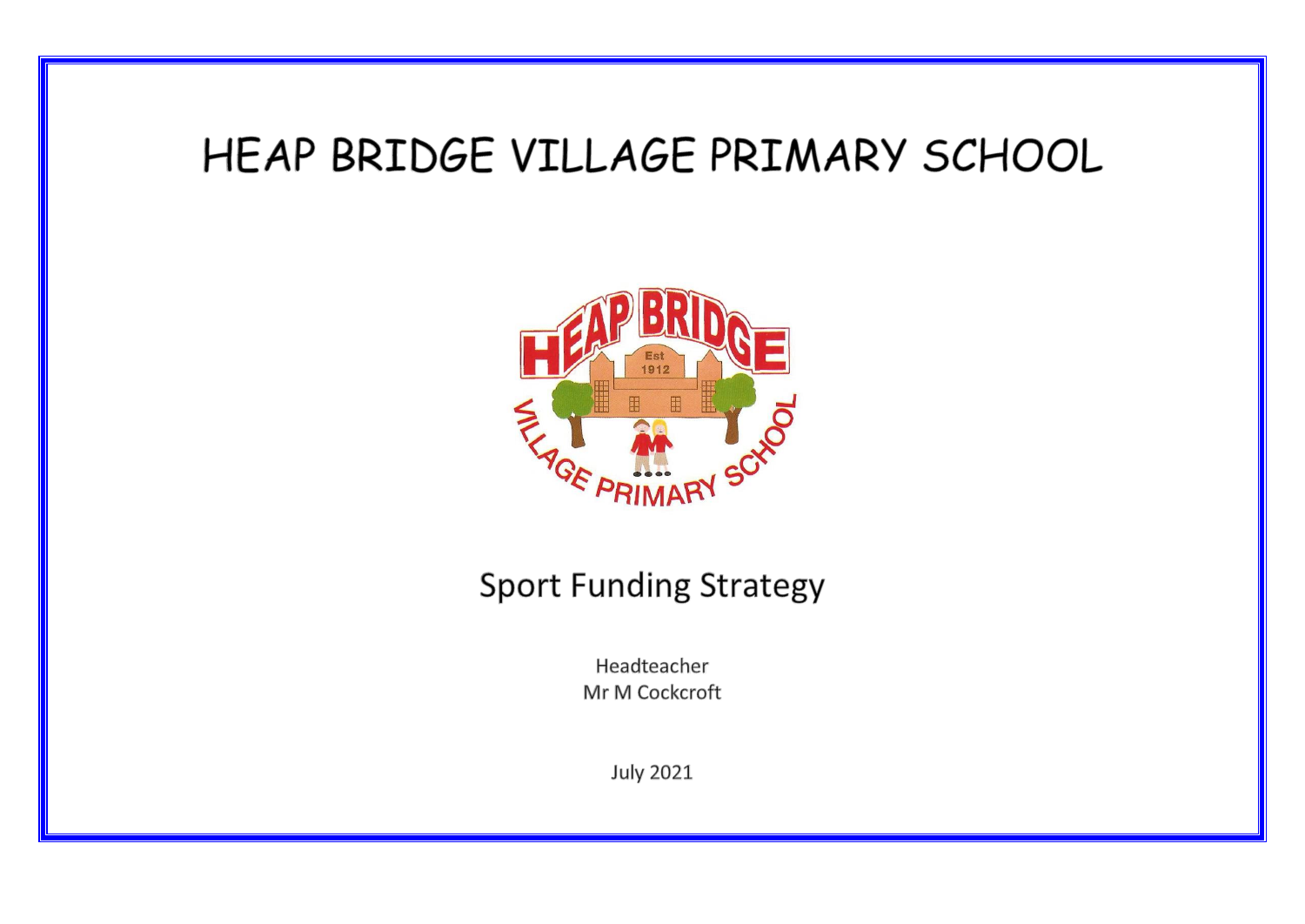### Heap Bridge Village Primary School PE & Sport Funding Strategy Statement 2021-2022

| <b>Summary Information</b> |     |                                          |                           |                                                |         |  |  |
|----------------------------|-----|------------------------------------------|---------------------------|------------------------------------------------|---------|--|--|
| <b>Academic Year</b>       |     | $2021 - 2022$ Total PE and Sport Premium | $_{\text{approx}}£17,400$ | Date of most recent PE&SP Review               | 07/2021 |  |  |
| Total number of pupils     | 176 | Number of pupils on roll                 | 176                       | Date for next internal review of this strategy | 07/2022 |  |  |
|                            |     |                                          |                           |                                                |         |  |  |

#### **PE and Sport Premium**

Schools must use the funding to make additional and sustainable improvements to the quality of PE and sport they offer. This means that you should use the premium to:

- develop or add to the PE and sport activities that your school already offers
- make improvements now that will benefit pupils joining the school in future years

#### For example, you can use your funding to:

- 1. hire qualified sports coaches to work with teachers
- 2. provide existing staff with training or resources to help them teach PE and sport more effectively
- 3. introduce new sports or activities and encourage more pupils to take up sport
- 4. support and involve the least active children by running or extending school sports clubs, holiday clubs and Change4Life clubs
- 5. run sport competitions
- 6. increase pupils' participation in the School Games
- 7. run sports activities with other schools

#### **School Context:**

The sports coach continues to have a positive impact on the Physical Education within the school. The pupils are continuing to develop existing basic skills and these standards have been maintained during the national lockdowns and bubble closures through online PE sessions. Daily HIIT sessions have been implemented for all year groups, to increase fitness levels and to engage children again in PE. There were no after school clubs during the Autumn and Spring terms due to the Covid-19 pandemic, but during Summer 2021, we re-introduced a boys football club for Years 2 and 3 and 4 and 5, in preparation for any upcoming competitions that should resume in September. We have maintained the Schools Games Gold award and will be focusing on achieving Platinum over the course of the next two years. Our sports coach has worked closely with the PE subject leader to create a clear vision of physical education across the school, as well as a concise view of where this subject is heading over the next twelve months including the development of assessment across both KS1 and KS2.

#### **Desired Outcomes:**

- 1. To continue to enhance the quality and quantity of extra-curricular sports provision across the school, including the attendance of SEND and pupil premium pupils, with an aim of 70% of all pupils engaging in at least one club throughout the year.
- 2. To maintain the school's success at inter school tournaments and sports competitions and give an opportunity to a wider range of children through the use of friendly competitions. Aim to win at least three competitions.
- 3. Increase pupil self-esteem, pride in the school and love for physical education and sport.
- 4. Implement assessment arrangements to more effectively support high quality teaching and learning, through the use of PE and Sports Hub.
- 5. Invest in fitness trackers for KS2 to encourage higher levels of activity amongst these pupils.